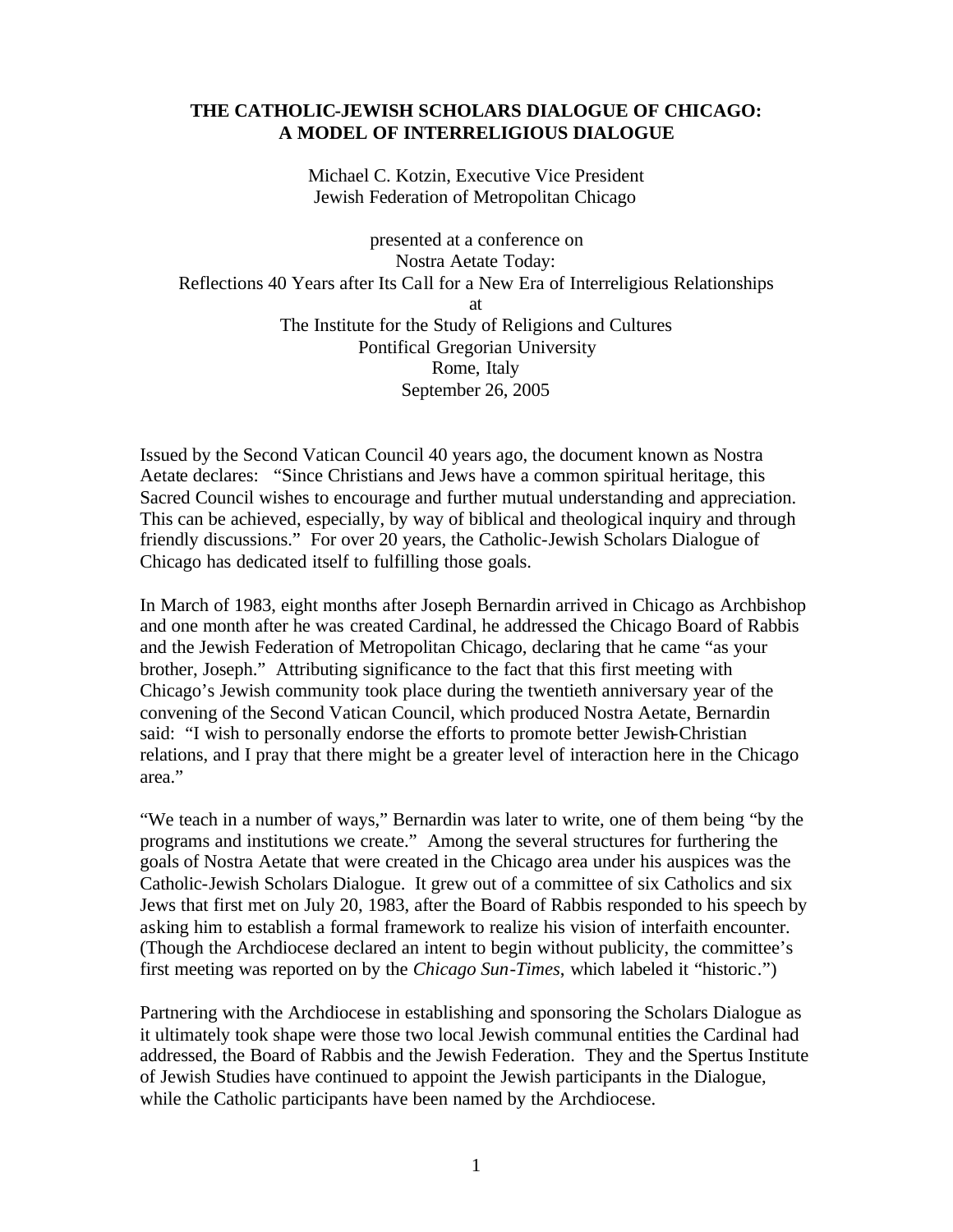The Dialogue is made up of institutional officials and academics, parish priests and congregational rabbis. From its early years it has been strengthened by the involvement of a number of longtime practitioners of interfaith outreach, including Rabbis Herman Schaalman, Herbert Bronstein, and the late Hayim Perelmuter, and Father John Pawlikowski, Sister Carol Frances Jegen, and Professor Jon Nilson, and it has benefited form the local presence of academic institutions like Mundelein College, Loyola University, the Catholic Theological Union and the Spertus Institute for Jewish Studies.

The Scholars Dialogue has been administered by the Federation's community relations arm, the Jewish Community Relations Council, working in concert with the Archdiocese Office of Ecumenical and Interreligious Affairs, with Sister Joan McGuire, Father Don Montalbano, and Father Tom Baima playing important roles out of that office. The director of the JCRC when the Dialogue was established was Peggy Norton.

The earliest record of the group's activities in the JCRC files appears in a memorandum dated December 1985 that summarizes the subjects treated by the group in the previous year. The topics are instructive. They included similarities and differences in the two faith traditions and speeches given by Cardinal Bernardin and statements issued by the Vatican. The group also focused on such matters of current concern as the Vatican's failure to recognize the State of Israel, the anti-Semitism then being circulated in Chicago by Rev. Louis Farrakhan, and issues surrounding public displays of crèches and menorahs. Topics raised for the coming year included consideration of the film "Shoah" and the view of salvation for Jews in the Christian scheme of things.

A look at the topics addressed by the group in its subsequent years reveals a similar pattern. With sessions often introduced by papers presented by members of the group or guests, meetings have examined parallel and differentiating approaches of the two faith traditions to subjects such as prayer, the role of women, messianism, euthanasia, illness and faith, mysticism, spirituality, repentance and forgiveness, and Shavuot, Pentecost and revelation. We have explored the contrasting ways the two traditions read the same biblical texts (with our joint exploration of opening passages from Genesis including a presentation by Sister Dianne Bergant of CTU, who had just appeared in a multi-part program on the Bible carried on national public television). In advancing an understanding of Jews as we regard ourselves, the group has discussed the nature of Jewish peoplehood and ties to the land of Israel, and has contrasted that with the Christian view of the land. We have looked closely at Catholic-Jewish relations themselves and have jointly examined texts relevant to those relations ranging from Vatican statements to "Dabru Emet."

These various topics have often evoked rich conversations, sometimes carried over to subsequent meetings. In tune with the goals and spirit of Nostra Aetate, they have enabled us to not only better understand the beliefs and practices of the "other," but also to better understand our own traditions, sometimes profoundly so. And they have enabled us to develop close personal connections based on familiarity and respect.

The deepening of the relationships has enabled us to have frank and open conversations about other sets of topics that have been addressed by our group as well. These have included consideration of subjects stimulated by events of the day and pertinent to one or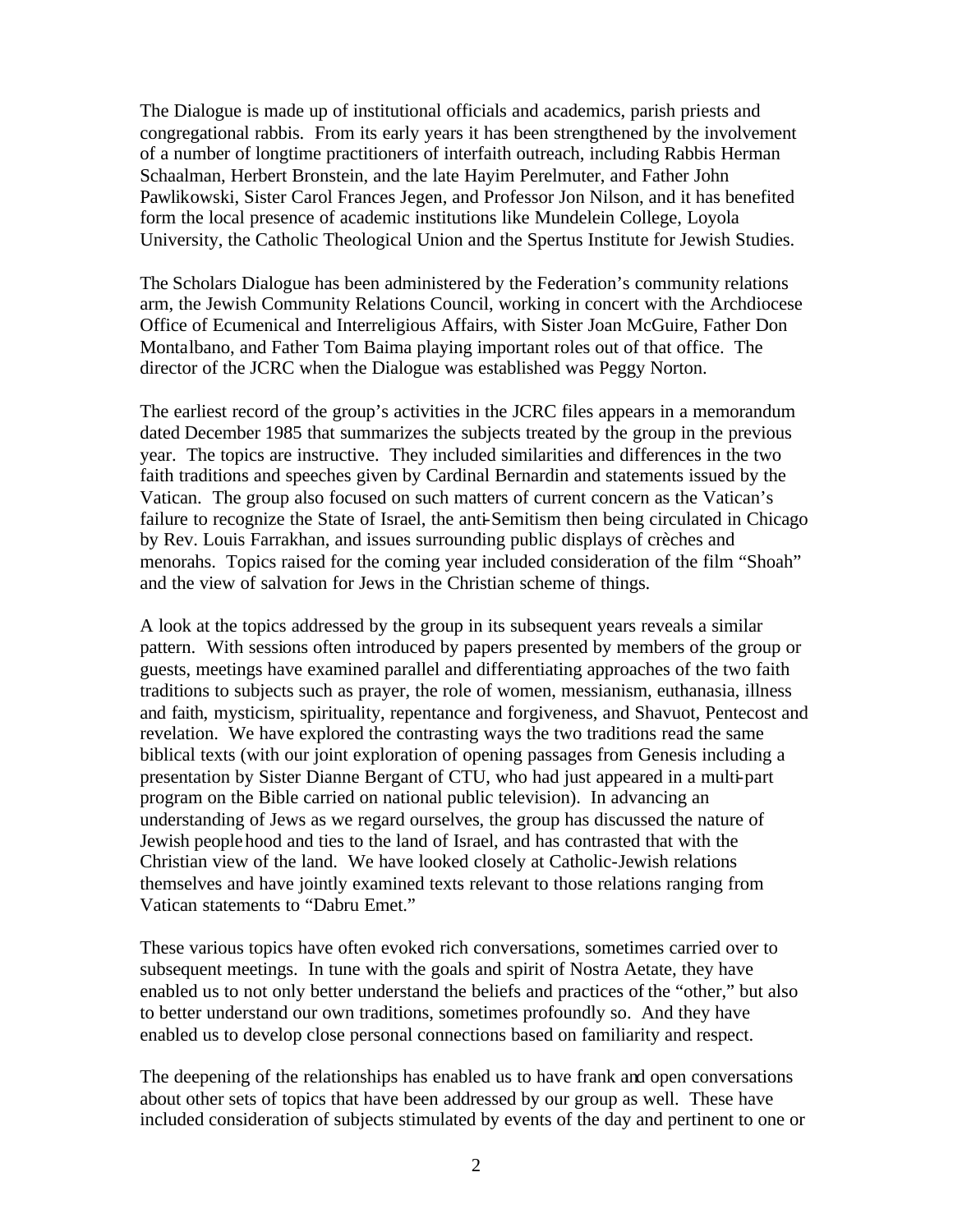the other of our groups or to Catholic-Jewish relations overall. In its early years the group talked about a visit to Israel by New York's Cardinal O'Connor that sparked controversy and a visit of the Pope to Miami. It considered the implications of developments at the close of the Cold War in Europe for religious life there. With the outbreak of the Persian Gulf War in 1991, it discussed the views of war and violence held by our two faiths, then convened a public program on that topic. That subject was revisited at the time of the second Gulf War ten years later, when we discussed "Theological and Religious Ideas Regarding Armies, Power and Powerlessness, and Nationhood."

When the Parliament of the World's Religions convened a meeting in Chicago commemorating the previous time it had done that, one hundred years before, members of the group considered the ways their two traditions look at non-Jewish and non-Christian religions. This was followed by a session on Christianity and Islam and another on Islam's roots in Judaism and Christianity. At the time of the conflict in Bosnia, the group discussed that event's meaning to each of their faiths and subsequently devoted a session to focusing on the role of communities of faith in international affairs overall. More recently, the group has discussed topics ranging from breakthroughs in stem cell research to Mel Gibson's "The Passion of the Christ."

Two areas of consideration have been of special interest to the group -- ones revolving around the Holocaust and ones dealing with the State of Israel. In 1988 the group reflected on a program held in Chicago on the 50th anniversary of Kristallnacht, and then, one year later, the controversy surrounding the Carmelite convent at Auschwitz triggered intense concerns. Related to that was a proposed visit to Chicago by Poland's Cardinal Glemp in 1989 and visits that he did pay in 1991 and 1998. The latter year was also notable for the Vatican's issuing of "We Remember," which evoked extensive consideration by the group. One year later the group went en masse to Washington for a day-long visit to the U.S. Holocaust Memorial Museum that included a Dialogue meeting in situ where it considered the subject of "The Holocaust as Crux in Catholic-Jewish Relations." At a session there addressed by Eugene Fisher, Associate Director of the Secretariat for Ecumenical and Interreligious Affairs of the United States Conference of Catholic Bishops, it reviewed "Christian-Jewish Relations in America Today."

As for Israel, it too has been approached in a number of ways, including via discussions first about the Vatican's non-recognition of Israel then later about the significance of the recognition. Other sessions have focused on Jerusalem in Jewish history and on the meaning of Jerusalem to the two faith traditions, and the group reacted to a statement on the significance of Jerusalem to Christians issued by the Patriarchs and heads of Christian communities in Jerusalem. A trip to Israel led by Cardinal Bernardin in which many members of the Dialogue participated, about which more later, was discussed by the Dialogue group, as was a talk given in Chicago by Michel Sabah, the Latin Patriarch, and later, the dramatic visit to Israel of Pope John Paul II. The group has repeatedly held discussions revolving around whatever have been the latest developments in Israel, often with reference to positions taken by the Church and other Christian bodies. Over the past few years, we have also talked about the rise of a new form of anti-Semitism in this context -- one that uses traditional tropes but is greatly generated in the Arab and Muslim worlds and has an anti-Israel and anti-Zionist thrust at its core.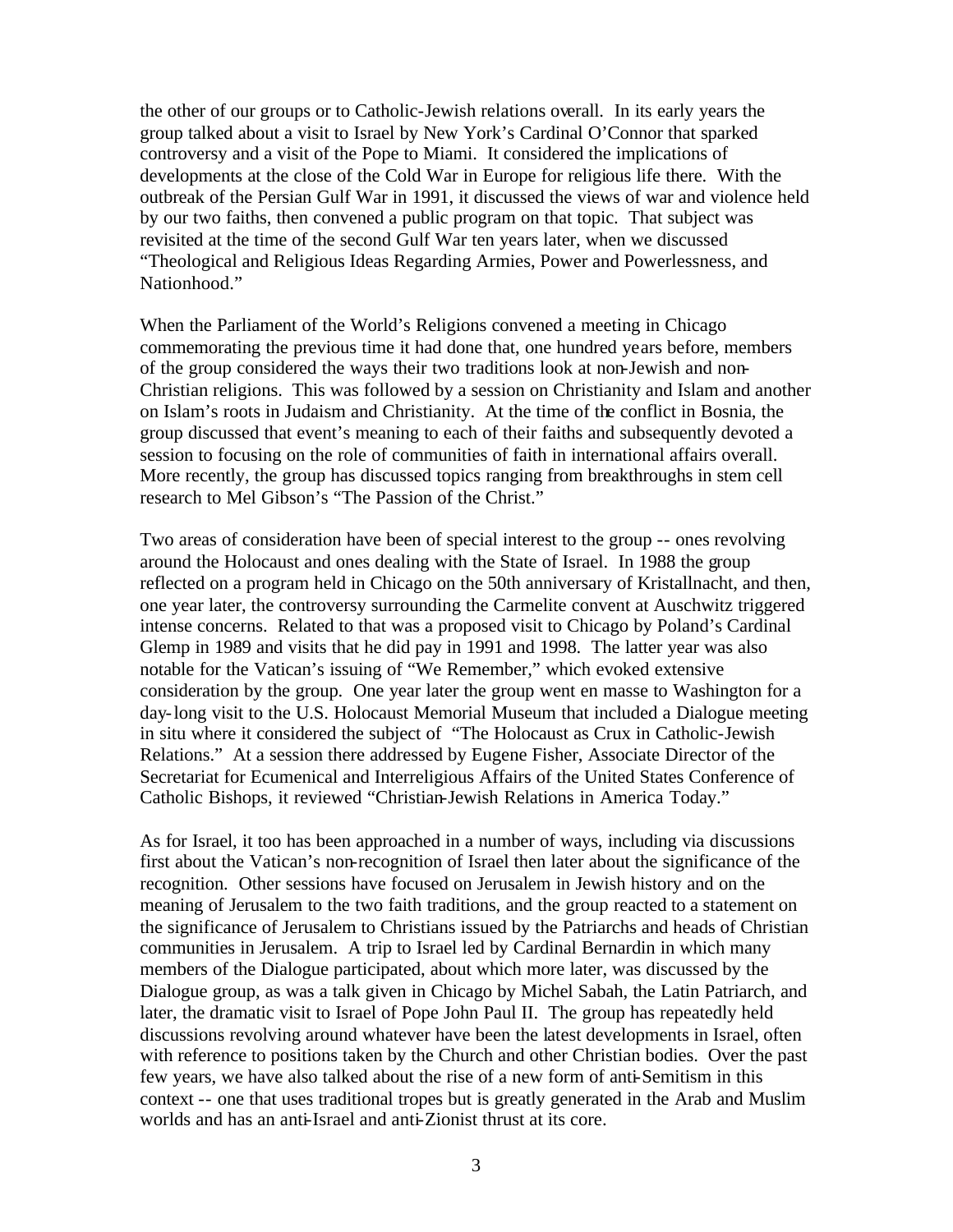Besides contributing significantly to the subject matter addressed at Dialogue meetings and advancing understanding of the meaning of Israel to the Jewish community, visits to Israel have had a strong effect in deepening relations between members of the group, especially when that has involved joint travel. The Federation has long organized and sponsored visits to Israel for non-Jewish community leaders, and it maintained a travel program for Christian leadership with the American Jewish Committee through the 1990s. A majority of the Catholic participants in the Dialogue have gone on such trips to Israel with Federation officials, some of them for their first time. The success of those visits was helpful in planning the 1995 trip in which Cardinal Bernardin himself led a joint delegation of Chicago Catholics and Jews to Israel, the first time a Cardinal of the Church had visited Israel with such a delegation.

The trip was planned by representatives of the Federation, the American Jewish Committee, and the Archdiocese, and the delegation accompanying the Cardinal consisted of representatives of those three institutions plus the Chicago Board of Rabbis and the Spertus Institute of Jewish Studies. It marked a high point for the Dialogue and represented a fulfillment of the various programs maintained by the Archdiocese in conjunction with each of these Jewish communal organizations.

The Bernardin-led group traveled to Israel shortly after formal ties had been established between the Holy See and Israel, with that source of tension off the table, and at a time when the Oslo Process seemed to offer the possibility of peace and reconciliation between Israel and the Palestinians. Spirits were high. The visit included a moving lunch with the Papal Nuncio who had negotiated the agreement between the Vatican and Israel and meetings with Prime Minister Yitzhak Rabin in Jerusalem and Chairman Yasser Arafat in Gaza. Highlights included a visit to Yad Vashem and religious experiences for one or the other of the groups at the Western Wall, the Via Dolorosa, and the Mount of Beatitudes. The delegation was accompanied by reporters and cameramen representing both of Chicago's newspapers and all of the city's major television stations. That helped make the trip an unequaled opportunity for modeling the positive interfaith relations that had developed out of our Dialogue group and out of other programs back home.

The cornerstone of the visit was the address that Bernardin delivered at the Hebrew University in Jerusalem on the subject: "Antisemitism: The Historical Legacy and the Continuing Challenge for Christians." Not long after returning from the trip Cardinal Bernardin learned of the cancer that was ultimately to take his life. The disease was in remission at the time the Federation held its annual meeting the following fall, when, as guest speaker, he announced his intention to further advance the goals of the trip and to extend the impact of his Hebrew University address by establishing an annual lectureship on Catholic-Jewish relations in Chicago. Named the Joseph Cardinal Bernardin Jerusalem Lecture, it has been maintained on an annual basis, alternating between Catholic and Jewish speakers.

Second in the series was Professor Emil Fackenheim, with whom the group had met in Israel, whose topic was: "Jewish-Christian Relations after the Holocaust: Toward Post-Holocaust Theological Thought." The following year Edward Cardinal Cassidy, then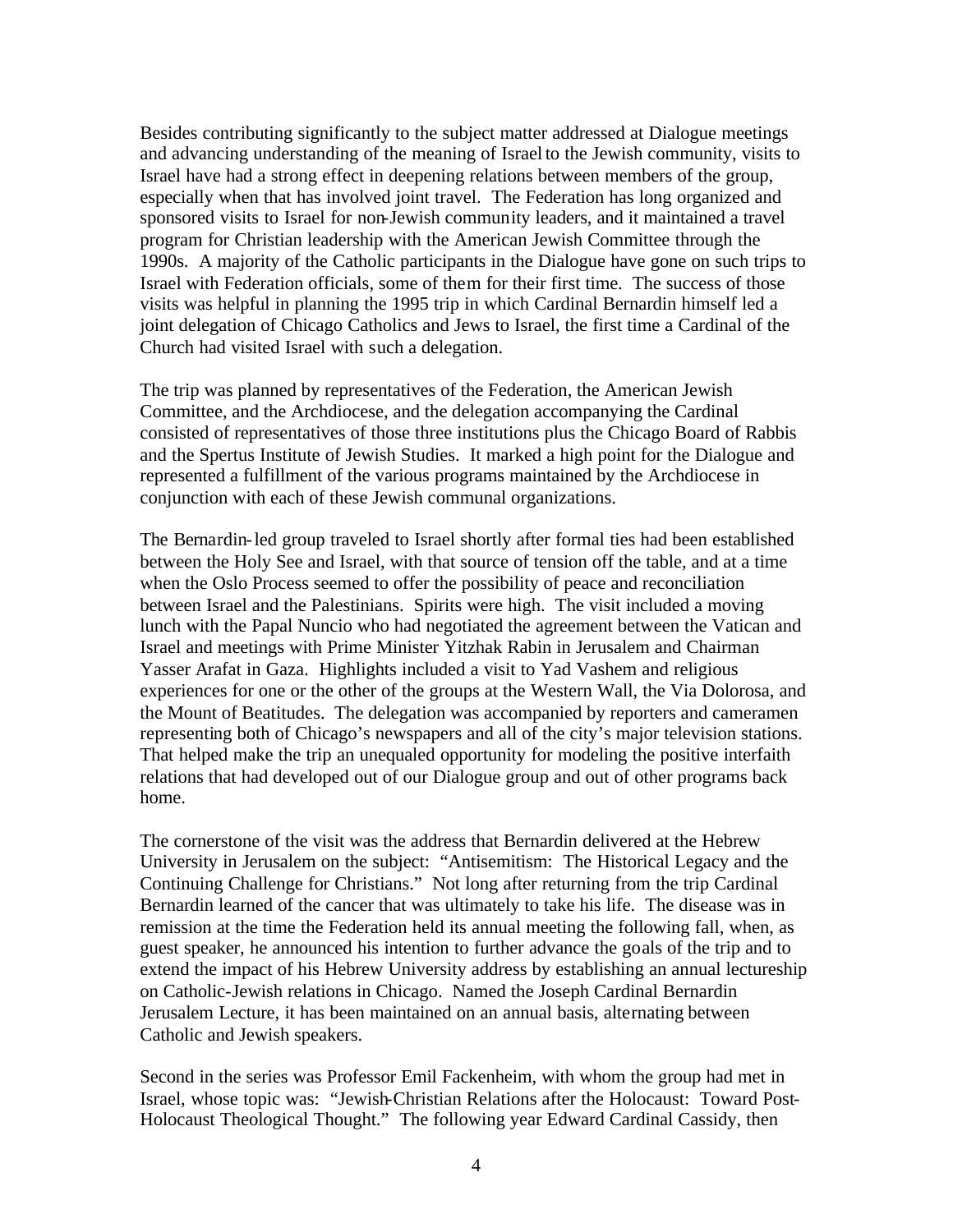President of the Vatican's Commission for Religious Relations with the Jews, came to speak on "Catholic-Jewish Relations: A New Agenda?" While he was in Chicago, he met with the Scholars Dialogue and he closed the session by saying that he wasn't sure how much he had to teach the group. He followed his visit with a letter to the Dialogue saying: "We are greatly encouraged by the way Jewish-Catholic relations have developed in Chicago and trust that you will continue to be an example that others can fruitfully follow."

The most recent address in the Jerusalem Lecture series, commemorating the tenth anniversary of the program, was delivered this past February by Francis Cardinal George. In succeeding Cardinal Bernardin as the Archbishop of Chicago, Cardinal George has maintained strong support for Catholic-Jewish relations, and he has spoken out forcefully on issues that have engaged the Dialogue group. When Mel Gibson's "The Passion of the Christ" threatened to revive the deicide charge discredited by Nostra Aetate, he met with a Jewish and Catholic delegation, then used his regular column in the newspaper of the Archdiocese to say: "Popular presentations of Christ's Passion over the centuries have been the occasion for outbreaks of verbal and physical violence to Jews, and these incidents are part of the memory of the Jewish people. We should, I believe, not only honor these memories but also try to see the film itself with them in mind. As Christian believers, we must be moved to our very depths in seeing the Passion of Jesus presented so graphically; but as Christian believers who share this society with Jews, we should also be moved by their concerns. As Christian believers, we condemn anti-Semitism as a sin; the sin of hatred for the Jewish people is therefore part of the history of human sinfulness which brought Jesus to the cross."

The Cardinal's address in the Jerusalem Lecture series, which was heard by 700 members of Chicago's Catholic and Jewish communities, was called "Catholics, Jews, and American Culture." In it he proposed "that we commit ourselves to a new engagement in Interreligious dialogue." He subsequently made an excerpt from the talk, headed "Four 'Rules' for Interreligious Engagement," available to the Catholic-Jewish Scholars dialogue for its March meeting. Those four rules -- calling for "a commitment to faith," "a commitment to the common," "a commitment to the truth," and "a commitment to action" -- reflect principles valued by the group.

As much as the Dialogue has been an assembly of "scholars," in anticipating the fourth of the Cardinal's rules, its activities have not been merely academic. It has entered the public arena on a number of occasions, at times with significant impact while gaining local and even national attention.

Probably the most important public action the group has taken was through a 1989 statement that grew out of Dialogue sessions about the controversy surrounding the Carmelite convent then being built at Auschwitz. The statement declared that "the controversy threatens to engulf constructive work towards Christian-Jewish reconciliation throughout the world." Members of the Dialogue urged "that the necessary steps be taken to expedite the movement of the convent from the camp site." They went on to say: "We deem it imperative for leaders in both faith communities to take immediate, positive steps to diffuse some of the present tensions and rebuild confidence."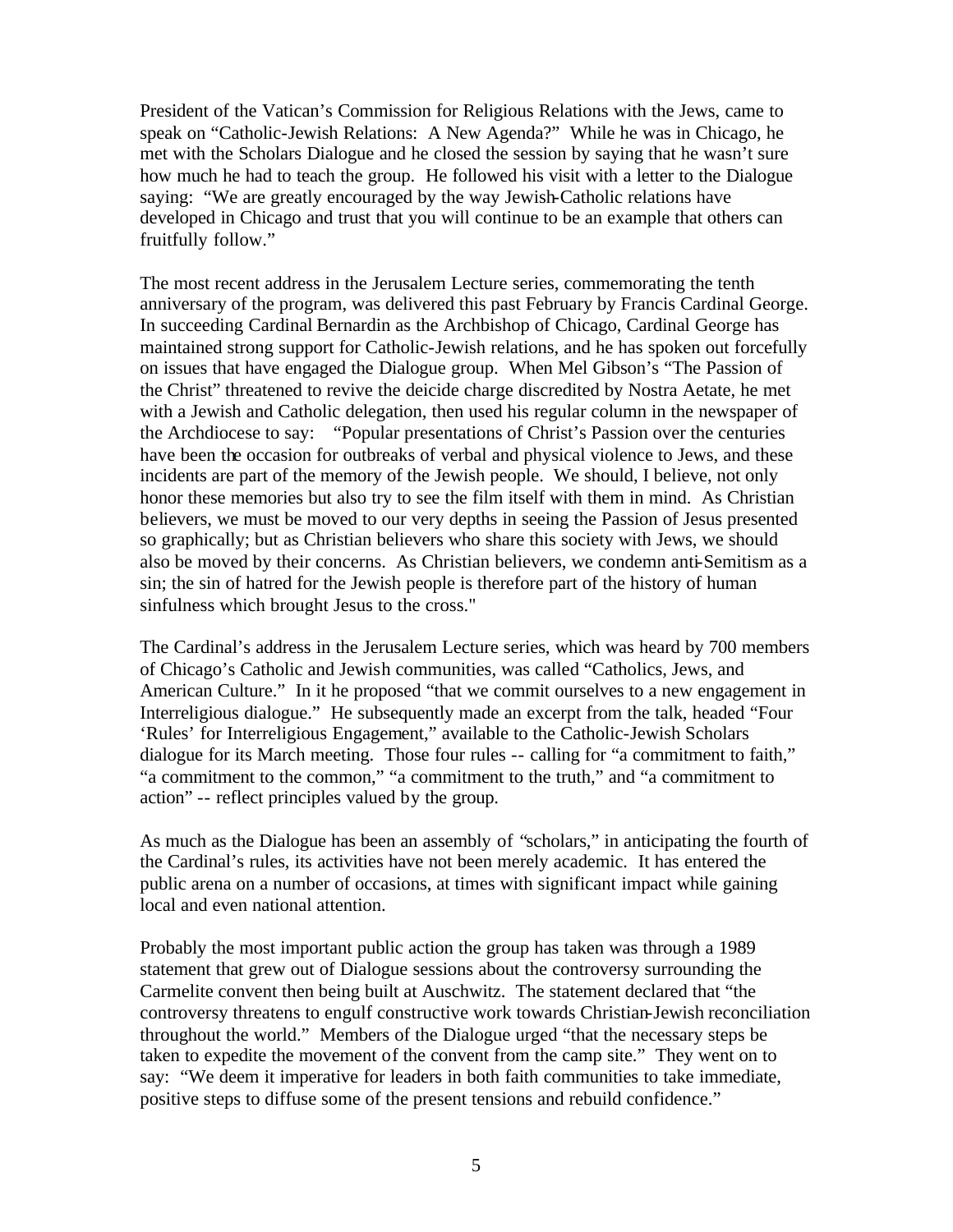The statement appeared simultaneously in the community newspapers published by the Archdiocese and Federation, and a delegation from the Jewish community led by the Chairman of the Dialogue group met with Cardinal Bernardin and Archdiocese officials as this crisis was unfolding. At that meeting, the Cardinal endorsed the Dialogue's statement; his support was subsequently reported on publicly and had definite impact. In a speech he gave to the Board of Rabbis shortly afterwards, Bernardin said: "I have little doubt that this statement -- which attracted national coverage -- and the support it received from our summer meeting contributed to the ultimate resolution of the conflict."

As the convent controversy was playing out, it was exacerbated by an inflammatory homily delivered by Jozef Cardinal Glemp, the Primate of Poland, that expressed traditional anti-Semitic notions. Glemp was scheduled to visit Chicago, and concerns about that visit were also expressed at the aforementioned meeting with Cardinal Bernardin, who indicated that he had written to Glemp. One day later, Glemp's secretary announced that he was postponing his visit "because of circumstances unfavorable for the pastoral good."

After the controversy was settled, Glemp did visit Chicago as part of a trip to the U.S. in 1991, when he made a private appearance to which several members of the Dialogue were invited at the Spertus Institute of Jewish Studies. Not long before a seminar on Judaism for Polish priests and seminary professors had been hosted there. In 1998, Cardinal Glemp was in Chicago again, and this time there was a special meeting of the entire Dialogue group with him on the Loyola University campus. He wished to talk with the group about the establishment of a "Day of Judaism" in Poland and about related developments, and the group used the opportunity to express itself about recent manifestations of anti-Semitism in Poland.

The Dialogue has expressed itself publicly on other subjects as well. In 1991, it spoke out as steps were being taken to beatify Queen Isabella I of Spain, a possibility which was ultimately averted by a resolution from the Pontifical Council for Christian Unity, a body on which Cardinal Bernardin served. On this matter too, the Cardinal was in contact with representatives of the Dialogue, and the Dialogue's action on this subject was also reported on nationally.

On another matter, in 1992, following a Dialogue session where the differing positions of the two faith traditions on abortion were carefully examined, the group issued a statement released at a press conference at the Archdiocese and printed simultaneously by the communal newspapers published by the Archdiocese and the Jewish Federation respectively. This statement expressed concern about the way in which "the public debate on abortion . . . has harmfully polarized our society," and it condemned the "stereotyping of religious traditions and attacks upon the integrity of those who hold different views." Describing the issue as involving "a complex ethical dilemma about which honest and thoughtful people can and do differ," the group's members said they "call upon all to proceed with sensitivity and dignity in their public discourse and action on this subject." They closed by saying: "As Catholics and as Jews, we call upon all to proceed with compassion, caring, and charity, in our joint calling to build a more just and more holy world for all." This statement received widespread local and national media attention and was welcomed by other communities interested in taking a similar stance.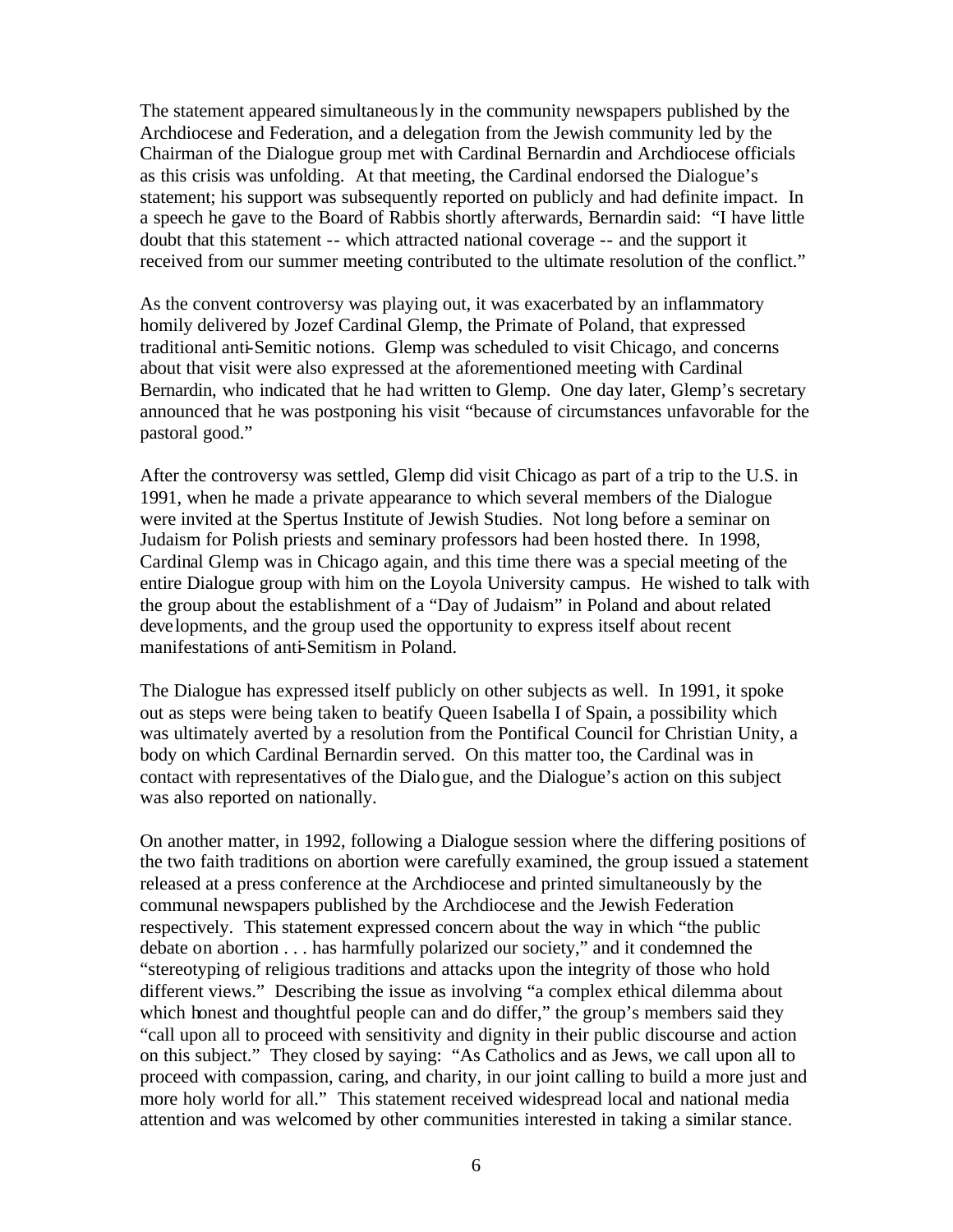The group also issued a statement of concern regarding anti-foreigner violence in Germany in 1992 and applauded the establishment of Vatican-Israel relations in 1993. In 1998, the group sent a detailed four-page letter to Cardinal Cassidy, in his capacity as President of the Vatican's Commission for Religious Relations with the Jews, following the release of "We Remember: A Reflection on the Shoah." This letter, meant for his consideration and not public distribution, noted what it described as a "sea change within the Church and in its relation to Judaism and the Jewish people" and pointed to several positive aspects of the statement, then conveyed several concerns about it. The letter expressed the view that "the document does not go far enough in reckoning with the complete experience of the Jewish people and Judaism with the Church over the past 2,000 years," and it noted a number of historic details that the members of the Dialogue thought merited greater scrutiny. It also expressed the view that "though Nazism was not merely the final and most gruesome chapter in the long history of Christian anti-Semitism, neither was it totally disconnected from that tradition." Finally, the letter supported a call issued by Cardinal Bernardin in his Jerusalem Lecture "urging the Church to submit its World War II record to a thorough scrutinizing by respected scholars" as a means of clarifying the wartime practices and policies of Pope Pius XII. In sum, the letter, with regret, expressed the view that "We Remember" was "an incomplete statement." In his reply, Cardinal Cassidy conveyed appreciation for the letter and the hope that its ideas "will contribute to a continued dialogue between Christians and Jews."

The group has also frequently corresponded with Cardinal Keeler, the lead American cardinal regarding Catholic-Jewish relations. When it wrote him in 2001 expressing concerns regarding remarks made by President Bashar L. Assad of Syria in the presence of Pope John Paul II, he responded by observing that "combating the deicide charge on all levels of Christian life where its vestiges may linger is as urgent as any task facing the Church today, 36 years after Nostra Aetate just as it was in 1965."

Looking forward, it is likely that the Dialogue group will continue to devote considerable attention to Israel-related matters, reflecting the centrality of Israel to contemporary Jewish identity and life and also given the fact that the conflict between Israel and the Palestinians remains unresolved, with some Christian circles providing sympathetic hearings to individuals and groups that implicitly challenge Israel's very legitimacy. Difficulties between Jerusalem and Rome may arise from time to time, and the fundamental agreement between Israel and the Holy See is yet to be fully resolved. And yet, with formal recognition and normal relations in place, with the theological implications of that recognition implicit, and with channels open for resolving differences, the relationship between Israel and the Holy See is essentially friendly, and that positive tone permeates the discussions that transpire within our Dialogue group.

Much the same can be said about our group's conversations surrounding ongoing manifestations of anti-Semitism, where the concerns raised by Jewish participants are noted with understanding by their Catholic counterparts. When it comes to the Holocaust, however, though our own group is generally of one mind regarding the subject, the kinds of conversations we continue to have demonstrate that, despite Nostra Aetate and the years that have gone by since its adoption, some serious issues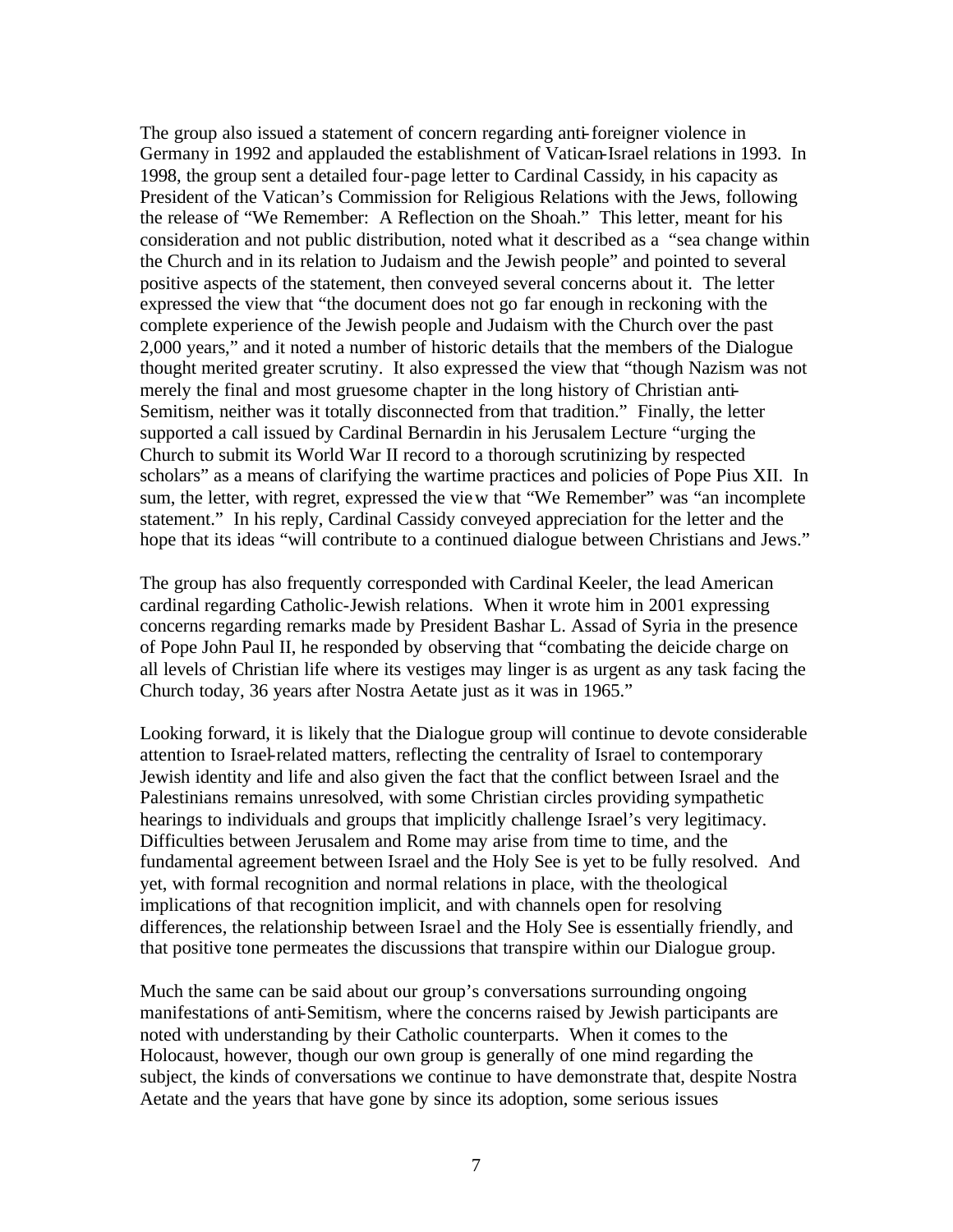surrounding the Shoah and the way it has been addressed by the Church remain unresolved.

Now over twenty years old, Chicago's Catholic-Jewish Scholars Dialogue has taken shape in the framework of the principles of Nostra Aetate, but with a number of other influences coming into play as well. Many of its members remember an earlier era of Christian-Jewish relations, when Church teachings and the Church played a very different role. Indeed, some of the early members of the group themselves came from and recollected conditions in Nazi Europe. The late Rabbi William Frankel, for example, from time to time would recall seeing the Archbishop of Vienna publicly welcoming the Nazis into that city. A veteran member of the group, Maynard Wishner, has spoken of his experiences growing up in Chicago and facing neighborhood bullies accusing him being a "Christ killer." Catholic members have remembered the anti-Semitic radio broadcasts of Father Coughlin. Others of us, though we may not have had such experiences ourselves, know of that past from parents and other relatives. But it is apparent and significant that our Dialogue group meets at a time and in a place when Jews are seen not as those who killed Christ and rejected his teachings, nor as practitioners of a fossilized religion, but as a people from whom Jesus himself came, and as proponents of a faith with a continuing vitality.

And there is something else. Nostra Aetate grew out of the European experience, and many of our communal memories come out of that context as well. The American experience, in contrast, has been a much more benign and tolerant one, embracing pluralism, and a Dialogue like our own has greatly benefited from that reality. Finally, the Dialogue has taken root in Chicago, and that factor merits recognition as well. The ancestors of many of the Catholics and Jews in Chicago came there a century ago, establishing an urban center where the two communities lived side by side, not always without animosity, not always free of Old World prejudices, but still getting to know one another as neighbors and learning to live together and to find common ground. A Dialogue like ours benefits greatly from the environment that that shared experience created.

In that overall context, and grounded in an institutionally mandated wish to work to make things better, the Catholic-Jewish encounter in Chicago has emerged as the city's leading example of positive intergroup relations. And the Catholic-Jewish Scholars Dialogue has been the epitome of that. All the same, though, and despite attempts to give visibility to our work and to project ourselves as a model in the general population, within that realm wounds continue to fester and memories of the past continue to impact on many people's sense of the current state of affairs. Most in the Jewish community have limited knowledge of how far things have come, and some are inclined to talk about what has happened as too little and too late. At the same time, on the Catholic side there are those inclined to think, haven't we done enough, and why do we have to continue to be the ones to make the overtures, to hear the complaints, to be told about the steps that we need to take. Even as Cardinal George and others talk of strengthening the Dialogue, one can't help wondering how many people there are out there of a generation formed in the post-Nostra Aetate era who recognize and appreciate the nature and the importance of sustaining such work.